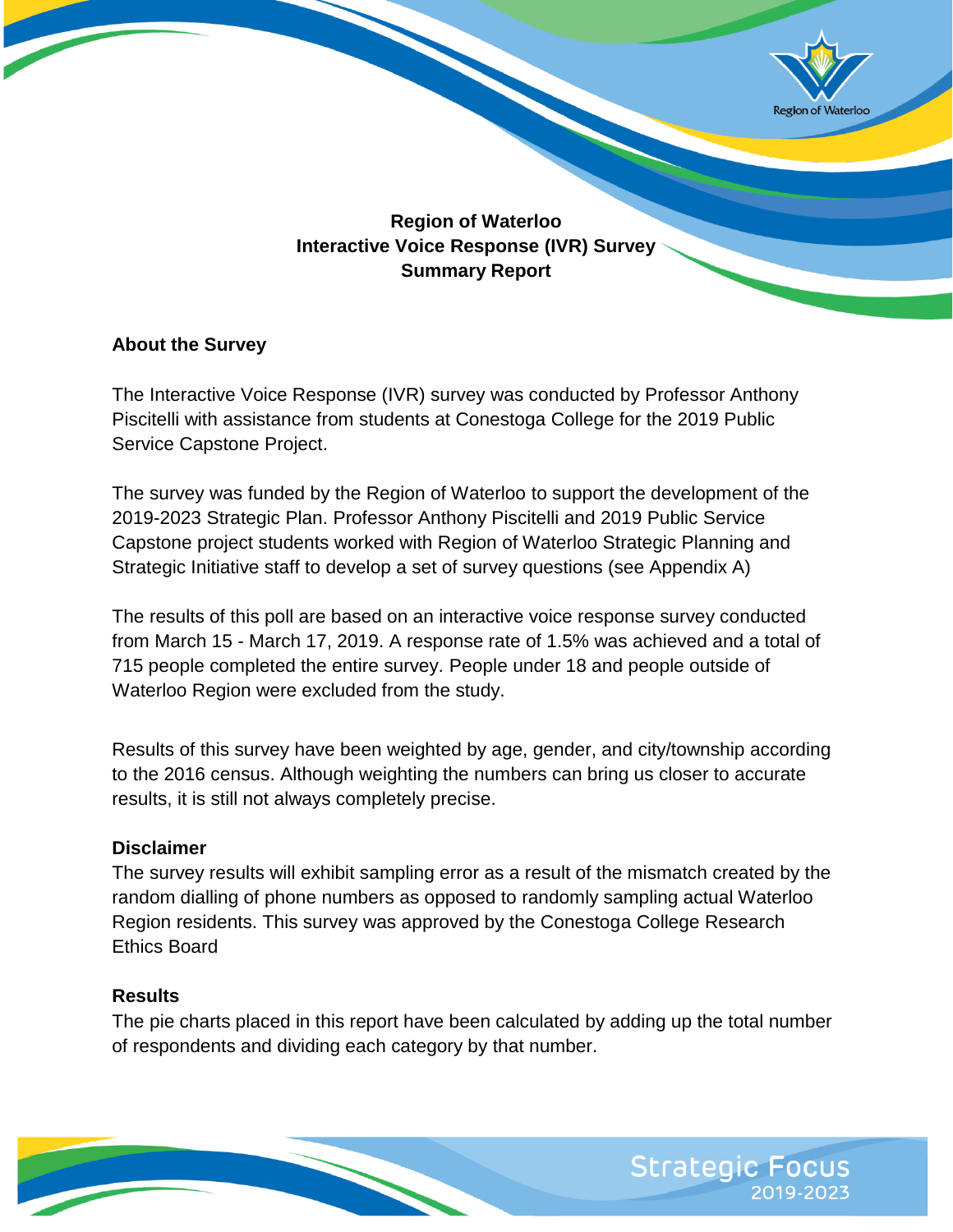## **Please begin, by telling us how old you are?**

| Age                  | Number of Respondents | Percent |
|----------------------|-----------------------|---------|
| 18 to 34             | 183                   | 19%     |
| 35 to 49             | 231                   | 24%     |
| 50 to 64             | 197                   | 20%     |
| 65 plus              | 159                   | 16%     |
| Prefer not to answer | 207                   | 21%     |

# **Please begin, by telling us how old you are?**



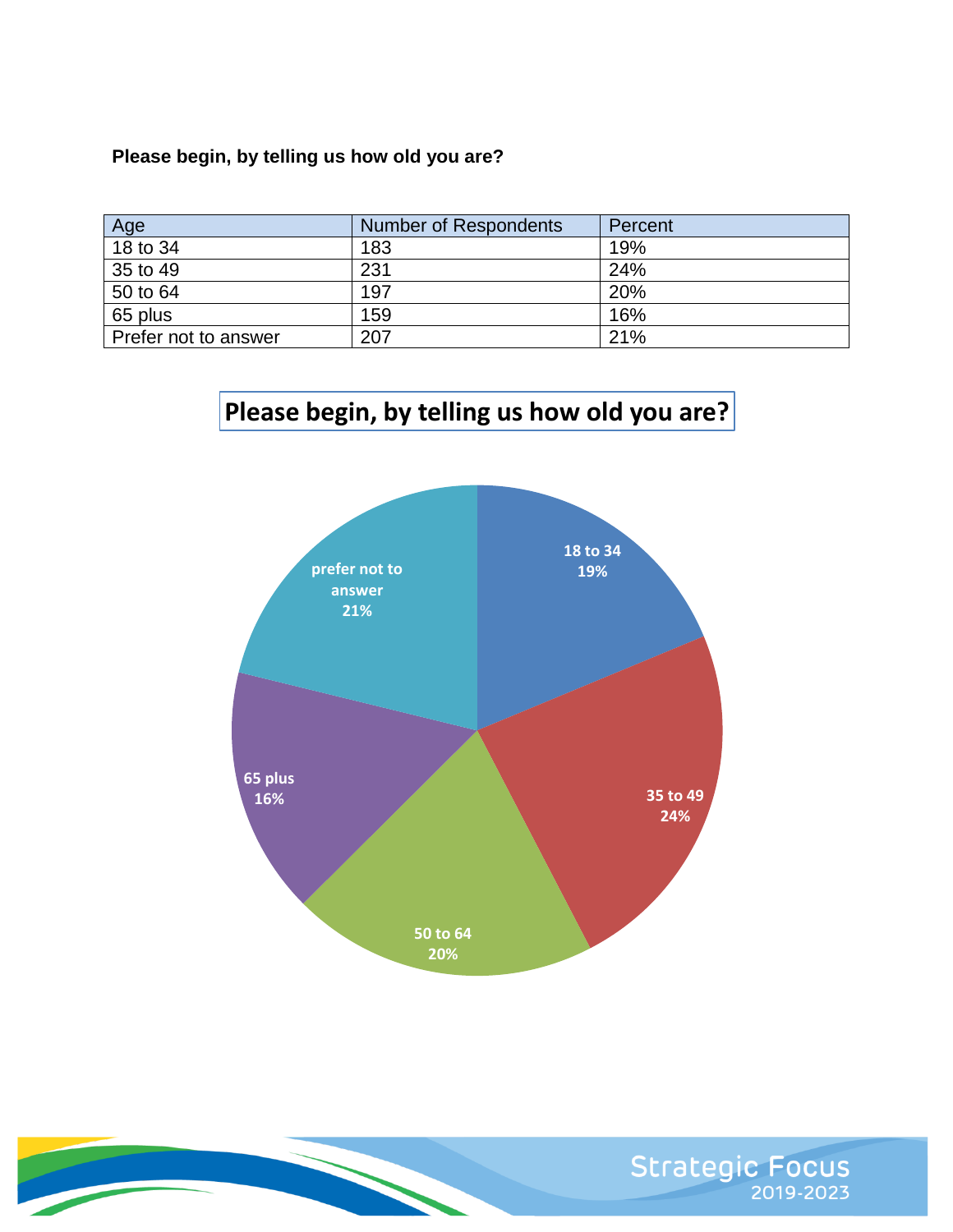| Where IVR Telephone survey<br>respondents live | Frequency | Percent |
|------------------------------------------------|-----------|---------|
| Cambridge                                      | 178       | 21%     |
| Kitchener                                      | 334       | 39%     |
| Waterloo                                       | 141       | 16%     |
| <b>Township of Wellesley</b>                   | 17        | 2%      |
| Township of Woolwich                           | 43        | 5%      |
| Township of Wilmot                             | 33        | 4%      |
| <b>Township of North Dumfries</b>              | 48        | 6%      |
| <b>Outside Waterloo Region</b>                 | 39        | 4%      |
| Prefer not to answer                           | 23        | 3%      |

#### **Next we would like to know where you live? Please select one of the following?**





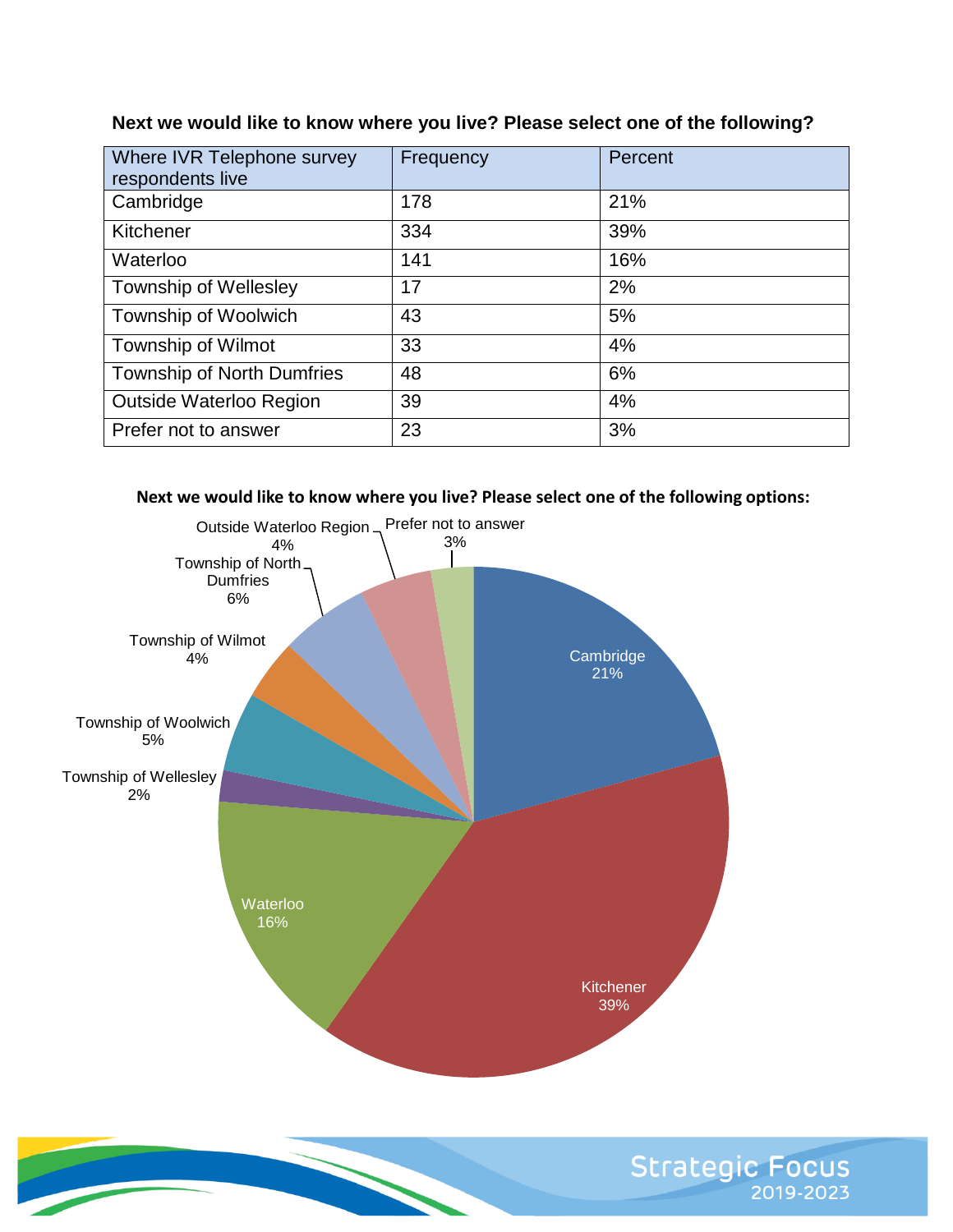## **How much confidence do you have in Regional Government?**

| <b>Level of Confidence</b> | <b>Frequency</b> | <b>Percent</b> |
|----------------------------|------------------|----------------|
| No confidence at all       | 77               | 10%            |
| Somewhat confident         | 185              | 24%            |
| <b>Neutral</b>             | 203              | 26%            |
| Confident                  | 189              | 24%            |
| Very confident             | 66               | 8%             |
| <b>Unsure</b>              | 56               | 7%             |
| No answer                  | 8                | 1%             |

**How much confidence do you have in Regional Government?** 



Strategic Focus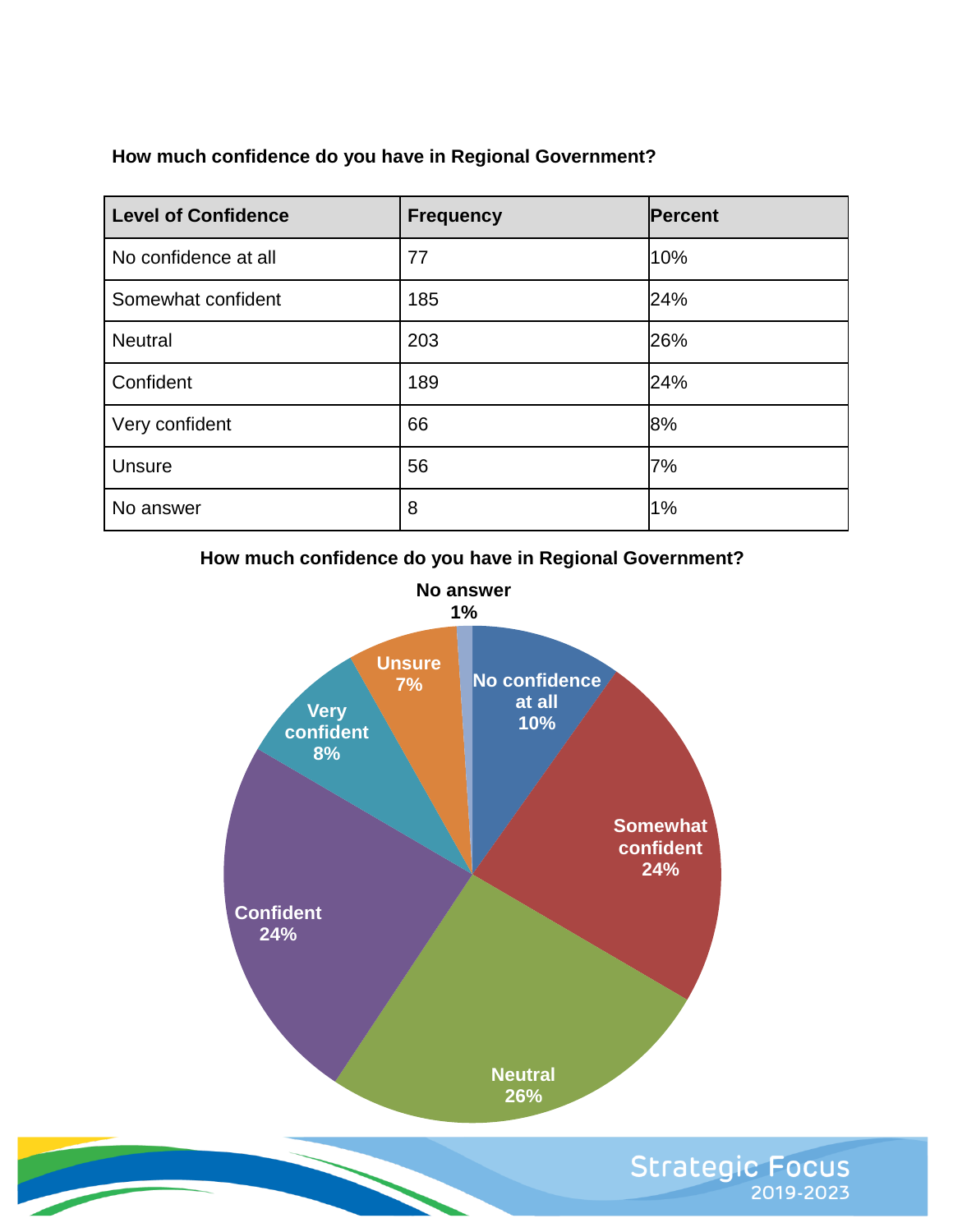**Over the past few years, would you say that the quality of life in Waterloo Region has improved, stayed the same or declined?**

| <b>Quality of Life</b> | <b>Number of</b><br><b>Respondents</b> | <b>Percent</b> |
|------------------------|----------------------------------------|----------------|
| Improved               | 229                                    | 30%            |
| Stayed the same        | 273                                    | 35%            |
| Declined               | 175                                    | 23%            |
| Not sure               | 73                                     | 9%             |
| Prefer not to answer   | 21                                     | 3%             |

**Over the past few years, would you say that the quality of life in Waterloo Region has improved, stayed the same or declined?** 



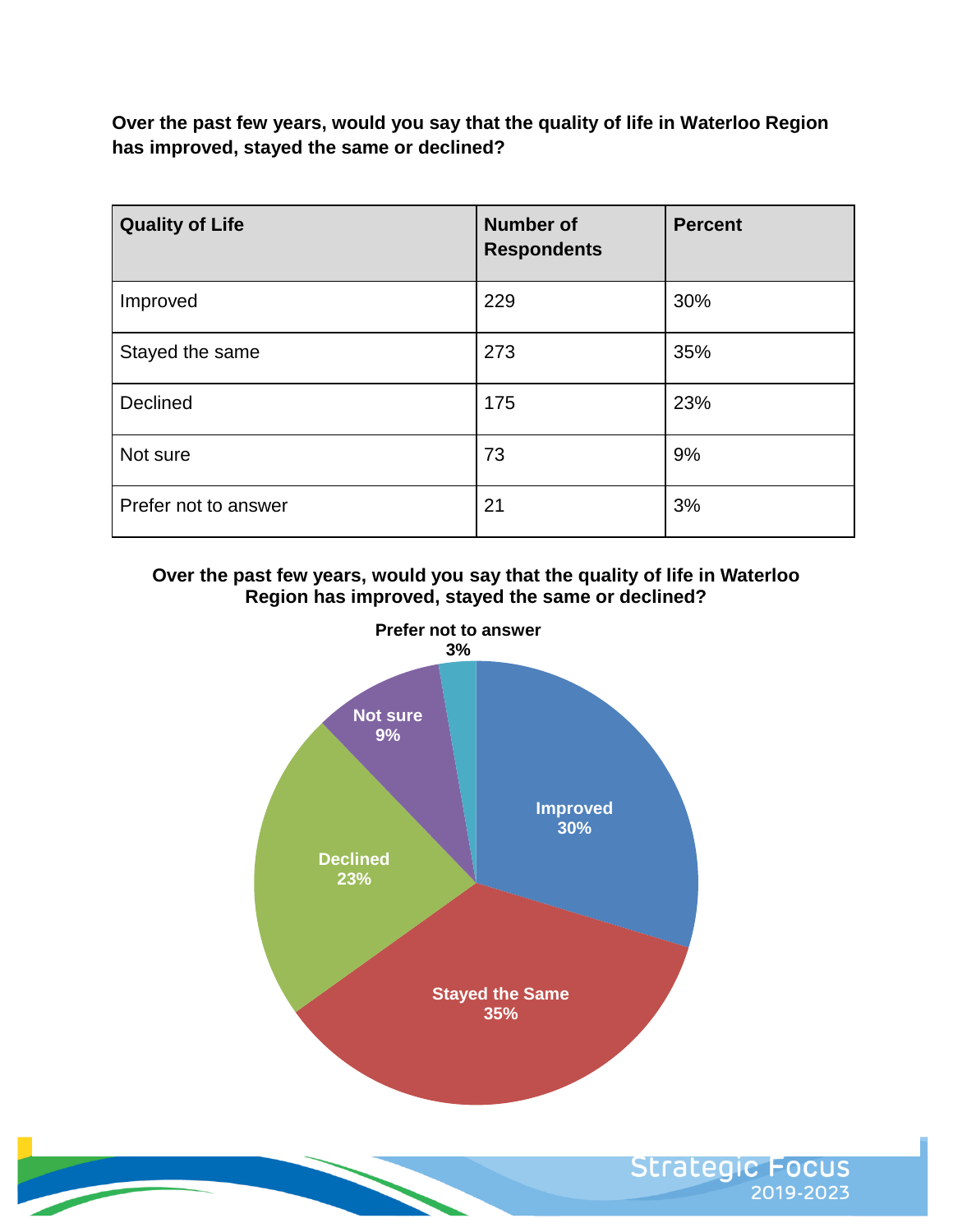#### **What do you think the biggest priority in Waterloo Region that Regional Government should address?**

| <b>Ranked Priority</b>                           | <b>Number of</b><br><b>Respondents</b> | <b>Percent</b> |
|--------------------------------------------------|----------------------------------------|----------------|
| Supporting the development of affordable housing | 167                                    | 22%            |
| Managing growth                                  | 151                                    | 20%            |
| Protecting the environment                       | 113                                    | 15%            |
| Reducing traffic congestion                      | 101                                    | 13%            |
| <b>Eliminating poverty</b>                       | 94                                     | 13%            |
| Other                                            | 81                                     | 11%            |
| Investing in the arts and culture sector         | 44                                     | 6%             |

#### **What do you think is the biggest priority in Waterloo Region that Regional Government should address?**



The top 3 priorities are: 1) Supporting the development of affordable housing 2) Managing growth, 3) Protecting the environment.

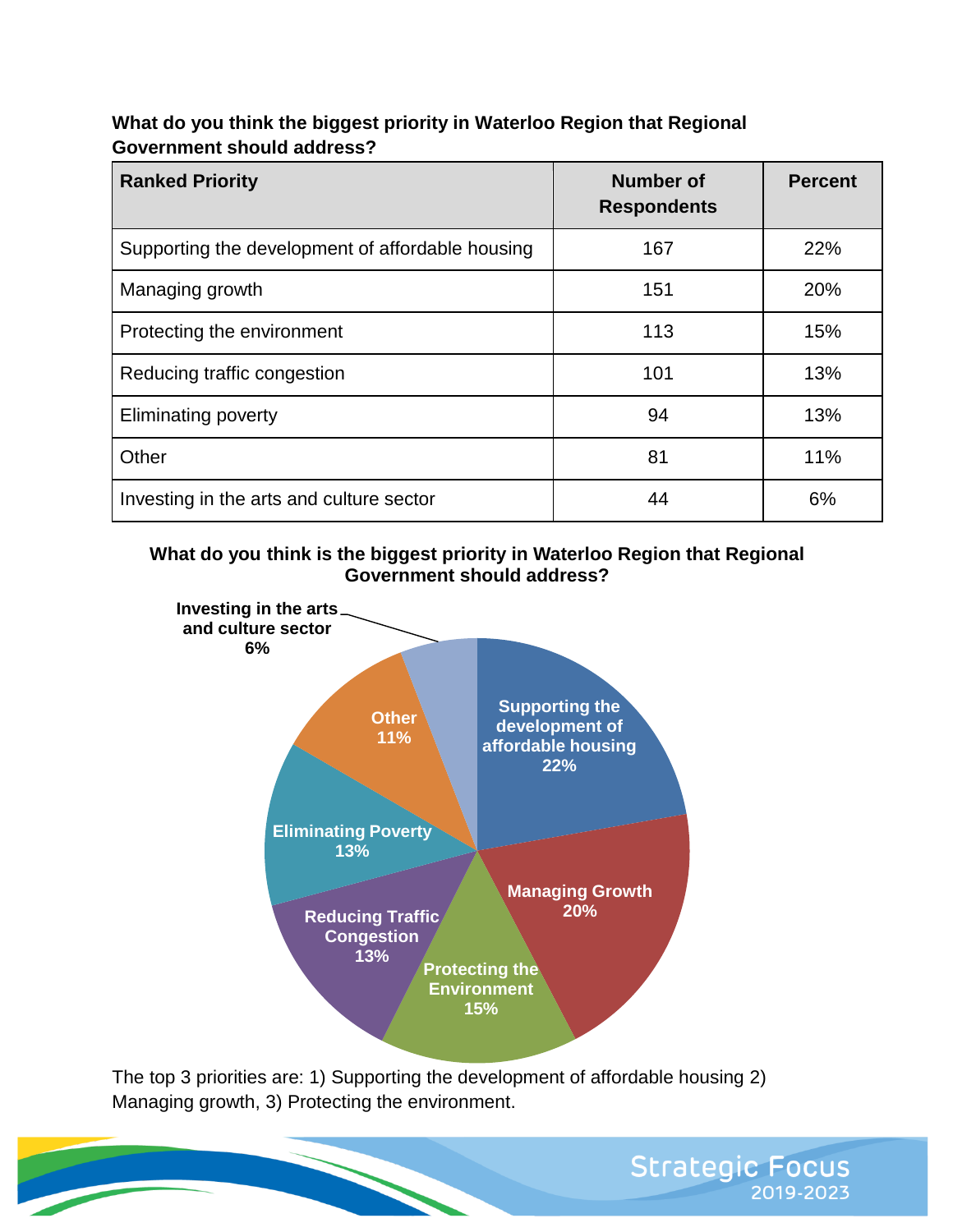# **Regional Government must balance the cost of delivering services with taxation. Which of the following would you most prefer for property taxes in Waterloo Region?**

| <b>Property Taxes</b>                                                  | Number of<br><b>Respondents</b> | Percent |
|------------------------------------------------------------------------|---------------------------------|---------|
| Increase taxes to expand or improve services                           | 140                             | 19%     |
| Increase taxes at around the rate of inflation to maintain<br>services | 320                             | 44%     |
| Maintain taxes and possibly reduce services                            | 171                             | 23%     |
| Reduce taxes and cut services                                          | 102                             | 14%     |

#### **Regional Government must balance the cost of delivering services with taxation. Which of the following would you most prefer for property taxes in Waterloo Region?**



The results indicate that 44% of citizens would prefer that the Region of Waterloo increase taxes at around the rate of inflation in order to maintain services and that the lowest percentage of responders (14%) believe that decreasing taxes is the best method.

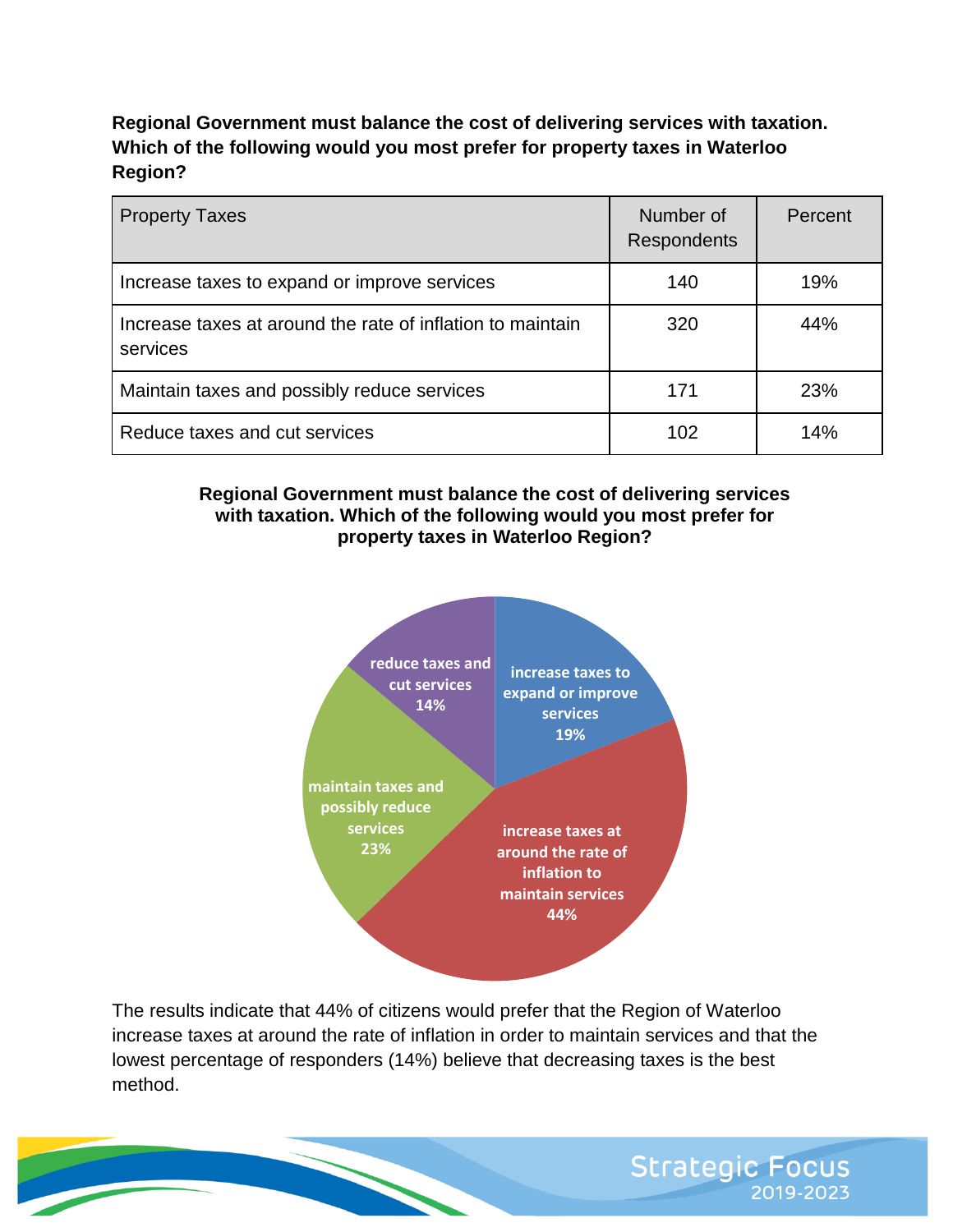**If the Region of Waterloo wanted to gather public input or engage you on major issues or decisions, what are the best ways?** 

| <b>Platform</b>                       | <b>Number of Respondents</b> | <b>Percent</b> |
|---------------------------------------|------------------------------|----------------|
| <b>Online Survey</b>                  | 196                          | 27%            |
| Social media (e.g. Twitter, Facebook) | 128                          | 18%            |
| <b>Telephone Survey</b>               | 128                          | 18%            |
| Other                                 | 94                           | 13%            |
| Public meeting                        | 87                           | 12%            |
| The Regional website                  | 49                           | 7%             |
| Focus groups                          | 37                           | 5%             |

**If the Region of Waterloo wanted to gather public input or engage you on major issues or decisions, what are the best ways?**



The best ways that the Region of Waterloo can gather public input or engage on major issues/decisions are listed in order above. The top 3 are: 1) Online Survey, 2) Social Media, and 3) Telephone Survey.

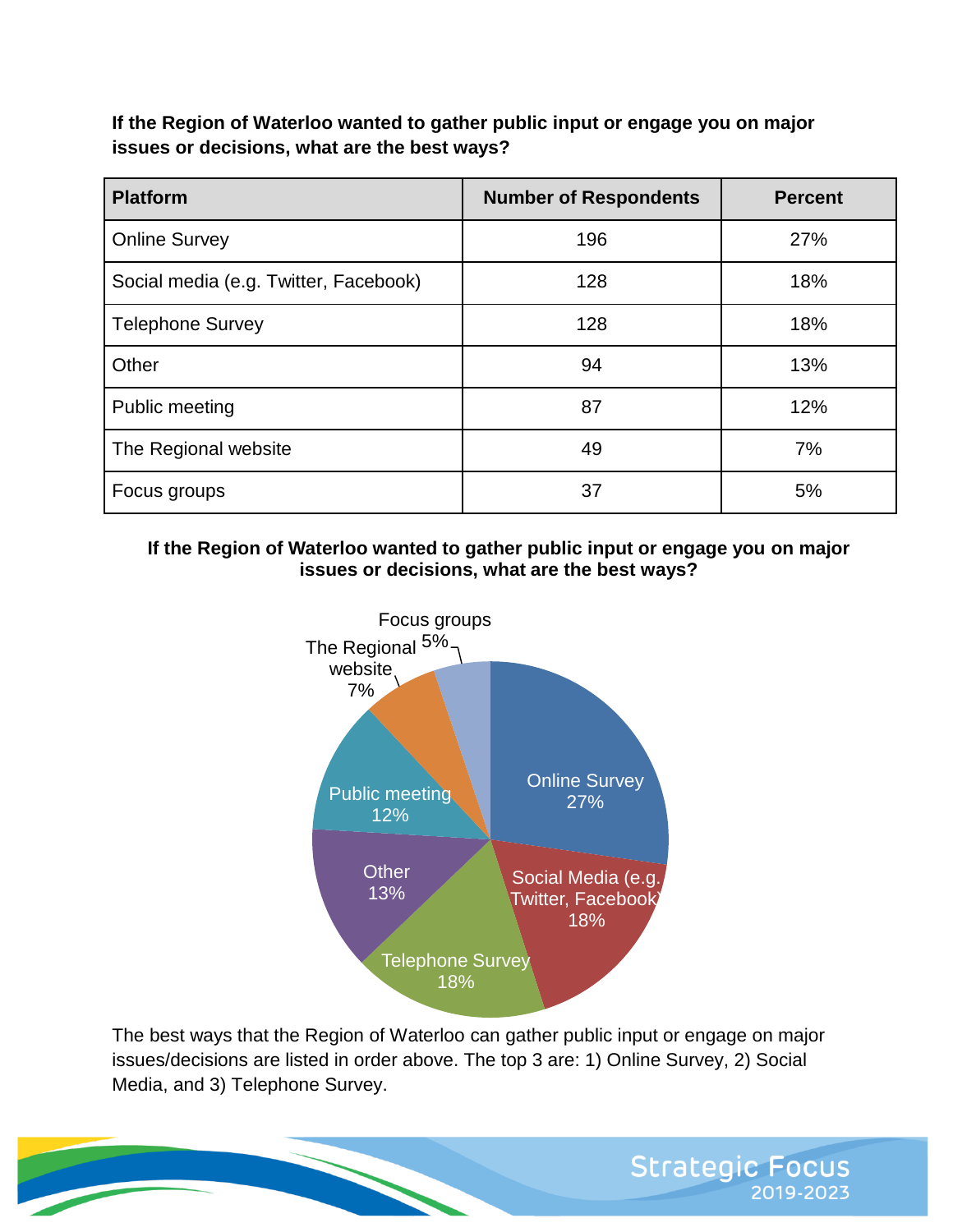**Would you describe your gender as:**

| <b>Gender</b>        | <b>Frequency</b> | <b>Percent</b> |
|----------------------|------------------|----------------|
| Female               | 372              | 52%            |
| Male                 | 292              | 41%            |
| Non-Binary           |                  | 2%             |
| Prefer not to answer | 38               | 5%             |



**Would you describe your gender as:** 

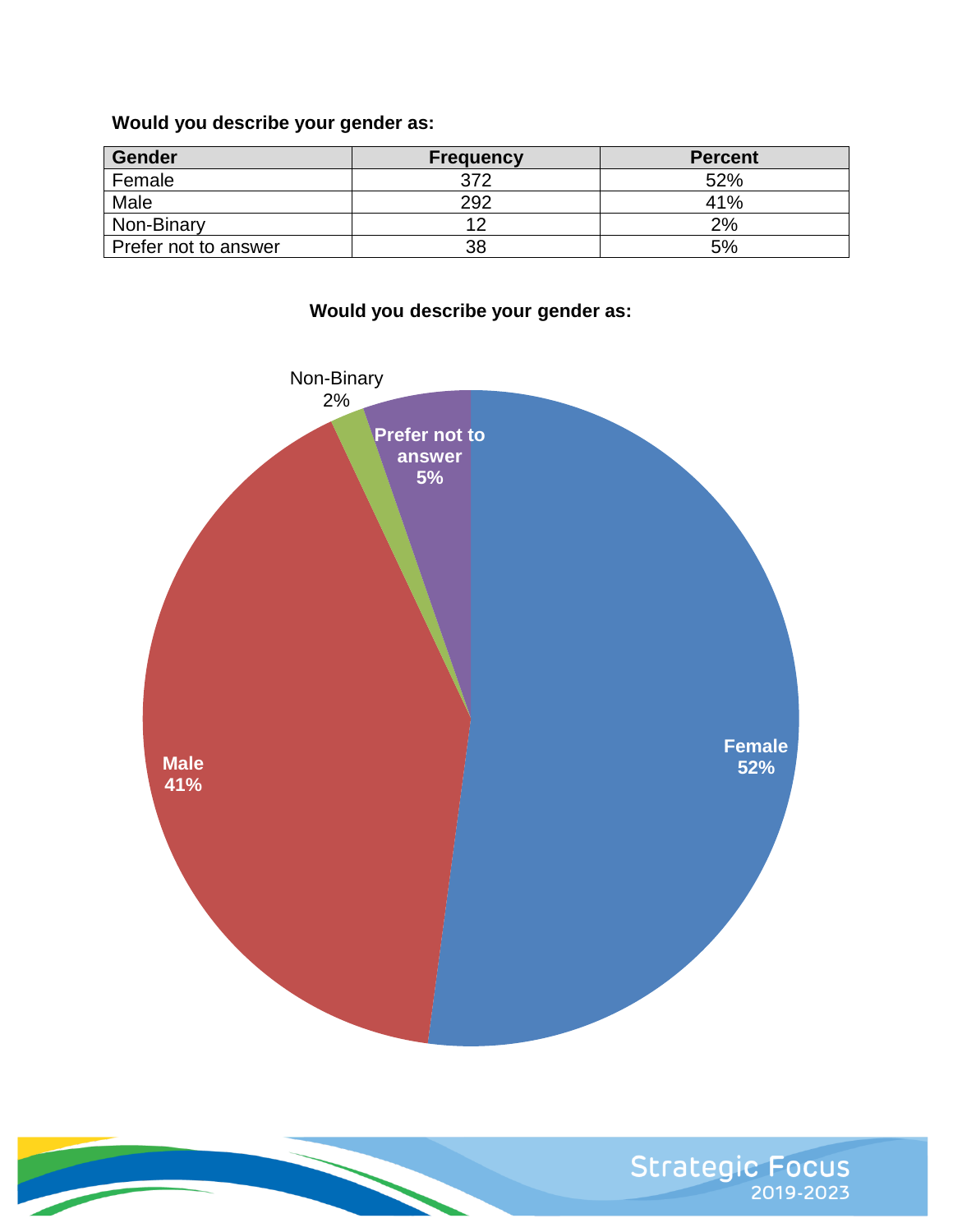## **What is your marital status?**

| <b>Marital Status</b>    | <b>Frequency</b> | <b>Percent</b> |
|--------------------------|------------------|----------------|
| Single                   | 131              | 18%            |
| Married or in a domestic | 428              | 60%            |
| relationship             |                  |                |
| Widowed                  | 80               | 11%            |
| <b>Divorced</b>          | 30               | 4%             |
| Separated                | 17               | 3%             |
| Prefer not to answer     | 28               | 4%             |



# **What is your marital status?**

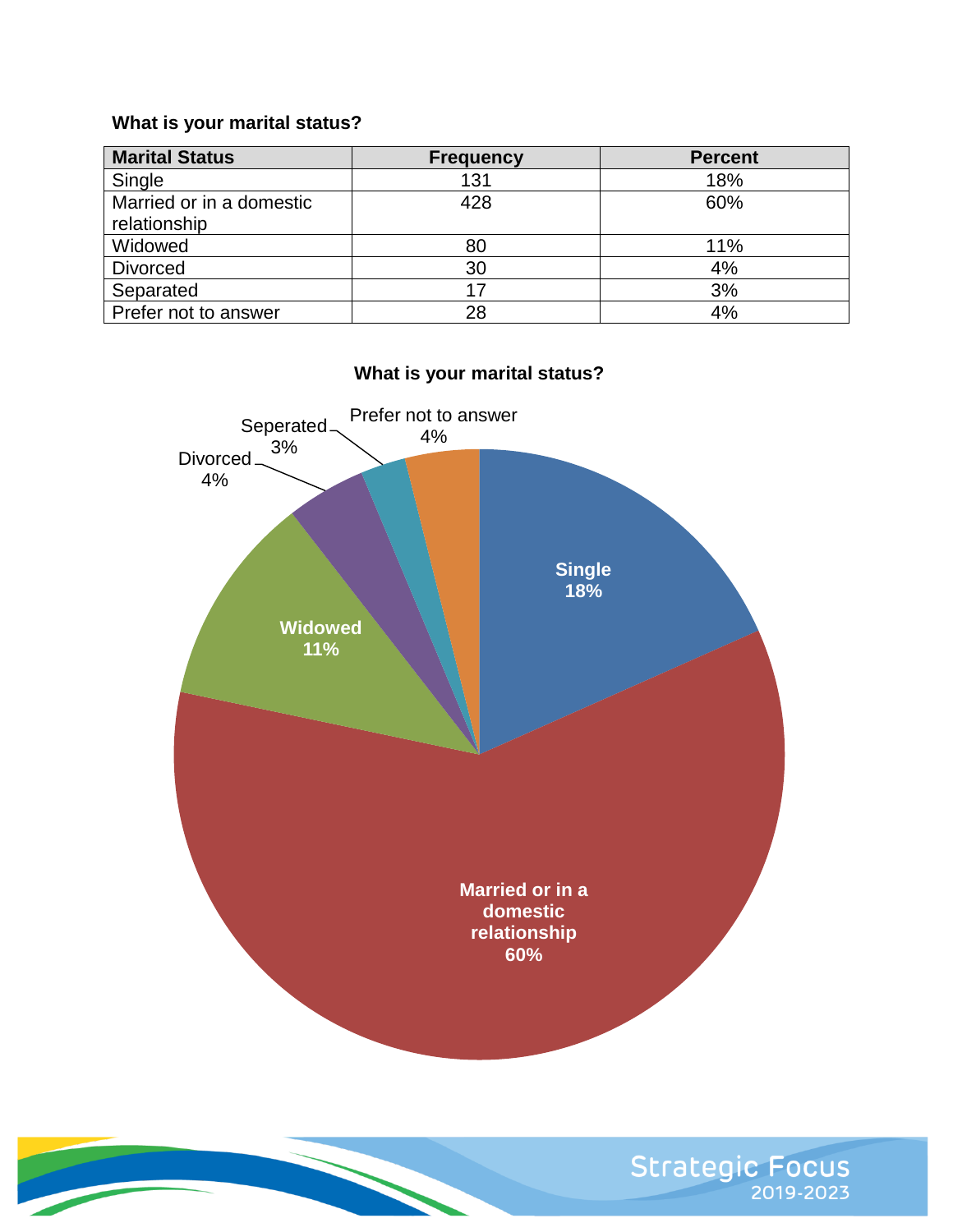# **Appendix A**

## **IVR Survey Questions**

- 1. Please begin, by telling us how old you are?
	- 18 to 34
	- 35 to 49
	- 50 to 64
	- $\bullet$  65 plus
	- Prefer not to answer
- 2. Next we would like to know where you live? Please select one of the following options:
	- Cambridge
	- Kitchener
	- Waterloo
	- Township of Wellesley
	- Township of Woolwich
	- Township of Wilmot
	- Township of North Dumfries
	- Outside Waterloo Region
	- Prefer not to answer
- 3. How much confidence do you have in Regional Government?
	- No confidence at all
	- Somewhat confident
	- Neutral
	- Confident
	- Very Confident
	- **Unsure**
	- No answer

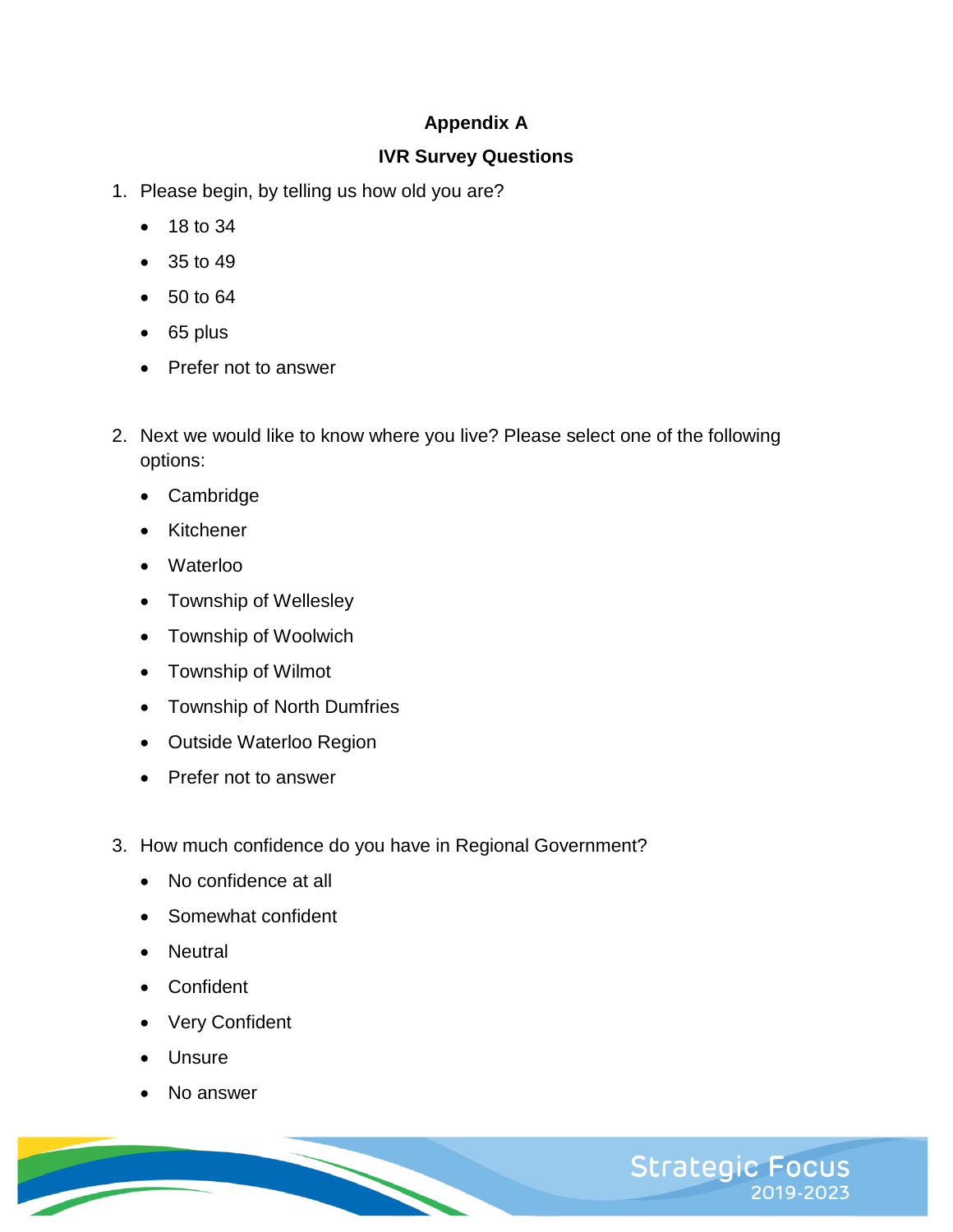- 4. Over the past few years, would you say that the quality of life in Waterloo Region has improved, stayed the same or declined?
	- Improved
	- Stayed the same
	- Declined
	- Not Sure
	- Prefer not to Answer
- 5. What do you think is the biggest priority in Waterloo Region that Regional government should address?
	- Reducing traffic congestion
	- Protecting the Environment
	- Managing Growth
	- Support the development of affordable housing
	- Investing in the arts and culture sector
	- Eliminating poverty
	- Other
	- No answer
- 6. Regional Government must balance the cost of delivering services with taxation. Which of the following would you most prefer for property taxes?
	- Increase taxes to expand or improve services.
	- Increase taxes at around the rate of inflation to maintain services.
	- Maintain taxes and possibly reduce services.
	- Reduce taxes and cut services.
	- No answer.